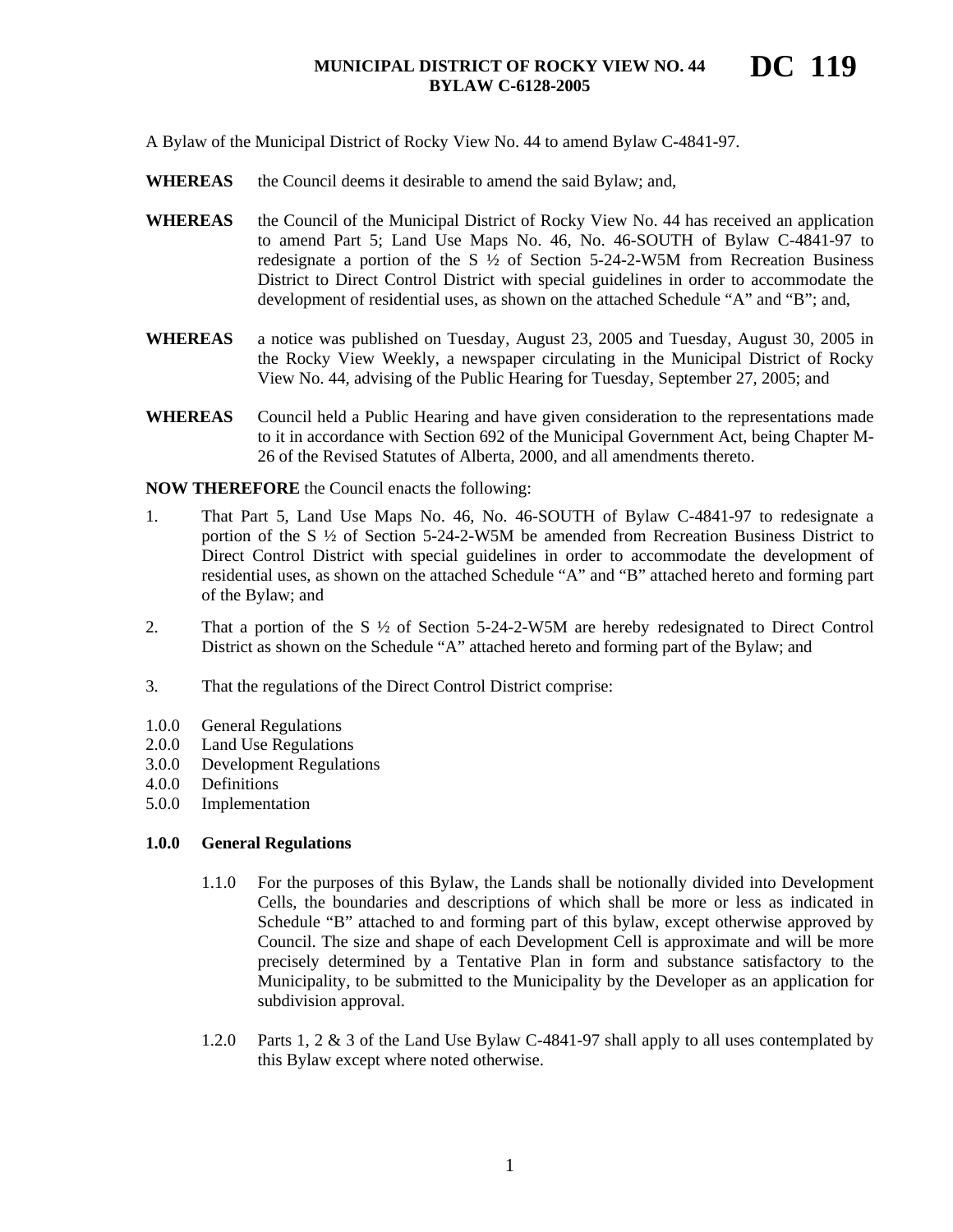- 1.3.0 That the Development Authority shall be responsible for the issuance of Development Permit(s) for the Lands subject to this Bylaw.
- 1.4.0 The Development Authority shall consider and decide on applications for Development Permits for all uses listed by this Bylaw provided the provisions of Section 2 and 3 herein are completed in form and substance, satisfactory to the Municipality, except where specifically noted that Council approval is required.
- 1.5.0 Notwithstanding Section 1.4.0, the following listed uses within Residential all Development Cells: Accessory Buildings; and Home Based Business-Type 1; are deemed approved when all other criteria of this Bylaw are met.
- 1.6.0 Council may, through the Development Agreement(s) required by this Bylaw, specify any development regulation, criteria or condition necessary to ensure all Subdivision and Development on the Lands conform to the development proposals and representations upon which this Bylaw is based, as determined by and to the satisfaction of the Council and its sole and unfettered discretion.

## *Flood Risk Area Regulations*

- 1.7.0 No development of the Lands shall be permitted without and until the Developer has received approval from the Municipal District of Rocky View, Alberta Environment, and the Department of Fisheries and Oceans Canada for removal of the Developable Lands, affecting all Development Cells, from the Flood Risk Area of the Elbow River and Lott Creek. Approvals are to be received prior to Development of any Development Cell.
- 1.8.0 The Municipality shall not endorse or register any subdivision for any Development Cell until approval has been granted by the Municipal District of Rocky View, Alberta Environment and the Department of Fisheries and Oceans Canada for the removal of the Lands from the Flood Risk Area of the Elbow River and Lott Creek.
- 1.9.0 That all buildings or additions constructed within the area shown as:
	- 1.9.1 Flood Fringe in Bylaw C-4841-97, Bylaw C-4762-97 (Elbow Valley Area Structure Plan), as amended, shall be placed on compacted fill that is 0.6 metres above the 1:100 flood elevation as shown in the AGRA Elbow River Flood – Municipal District of Rocky View Flood Risk Mapping Study of February 9, 1996, as amended. Where houses are constructed with walk-out basements, the lowest top of door sill and basement floor shall be 0.6 metres above the 1:100 year flood elevation as shown in the AGRA Elbow River Flood – Municipal District of Rocky View Flood Risk Mapping Study of February 9, 1996, as amended.
	- 1.9.2 That all development within the Floodway as shown in Bylaw C-4762-97 (Elbow Valley Area Structure Plan) as amended, shall be such that during construction and upon completion there shall not be a negative impact on lands in terms of 1:100 flood levels of water flow velocity upstream and downstream of the site.
- 1.10.0 The use of any portion of the Land for private man-made ponds, lakes, or streams shall only be permitted if their design and construction is in accordance with plans and specifications prepared by a qualified professional to the satisfaction of the Municipal District of Rocky View and Alberta Environment.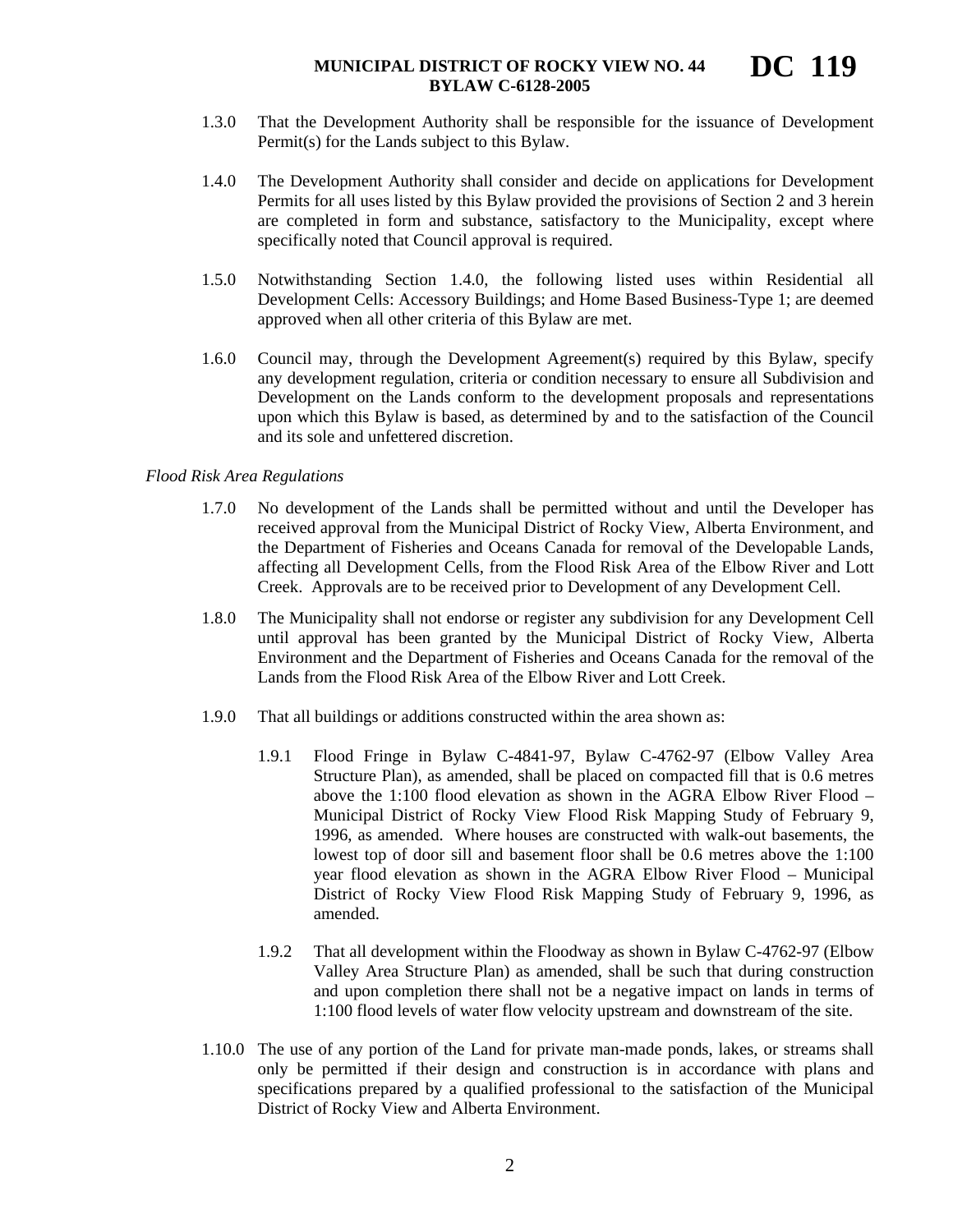- 1.11.0 No development shall take place within the area shown as Floodway of the Elbow River or Lott Creek in Bylaw C-4841-97 as amended, Bylaw C-4762-97 (Elbow Valley Area Structure Plan), as amended, except for:
	- 1.11.1 Flood or erosion protection measures or devices;
	- 1.11.2 Landscape features constructed level with the existing natural grades;
	- 1.11.3 Storm sewer outfall to Lott Creek.
- 1.12.0 In addition to the uses contemplated by Section 2.0.0, 3.0.0 and 4.0.0 of this Bylaw, the following shall be uses in all Development Cells.
	- 1.12.1 Roads necessary for access;
	- 1.12.2 Utility distribution and collection systems necessary to service the Development;
	- 1.12.3 Flood or erosion protection measures or devices;
	- 1.12.4 Temporary Sales or Information Centre.
- 1.13.0 No subdivision shall be endorsed by the Municipal District of Rocky View and no Development Permit shall be issued for the lands until the Municipality and the Developer have executed a Development Agreement(s) (the "Development Agreement") where required, in the form and substance satisfactory to the Municipality.

#### **2.0.0 Land Use Regulations – Residential Development Cells**

2.1.0 Purpose and Intent

The purpose and intent of the Residential Development Cells is to provide for a residential use in the form of single family and two family dwellings.

- 2.2.0 Uses
	- 2.2.1 Dwelling, Single-detached
	- 2.2.2 Dwelling, Semi-detached
	- 2.2.3 Accessory Buildings less than  $10.0 \text{ m}^2$  (107.64 ft<sup>2</sup>) building area
	- 2.2.4 Community Sign
	- 2.2.5 Home Based Business-Type 1
	- 2.2.6 Playgrounds
	- 2.2.7 Private Swimming Pools
- 2.3.0 Maximum and Minimum Requirements
	- 2.3.1 Parcel Size:

Minimum: 0.10 ha (0.25 acres), Dwelling, single-detached Minimum: 0.075 ha (0.18 acres), Dwelling, semi-detached per dwelling unit

- 2.3.2 Lot Width: Minimum: 18.29 m (60.0 ft), Dwelling, single-detached Minimum: 12.19 m (40.0 ft), Dwelling, semi-detached
- 2.3.3 Number of Lots within Development Cell: Maximum (Development Cell 1): 32 Maximum (Development Cell 2): 32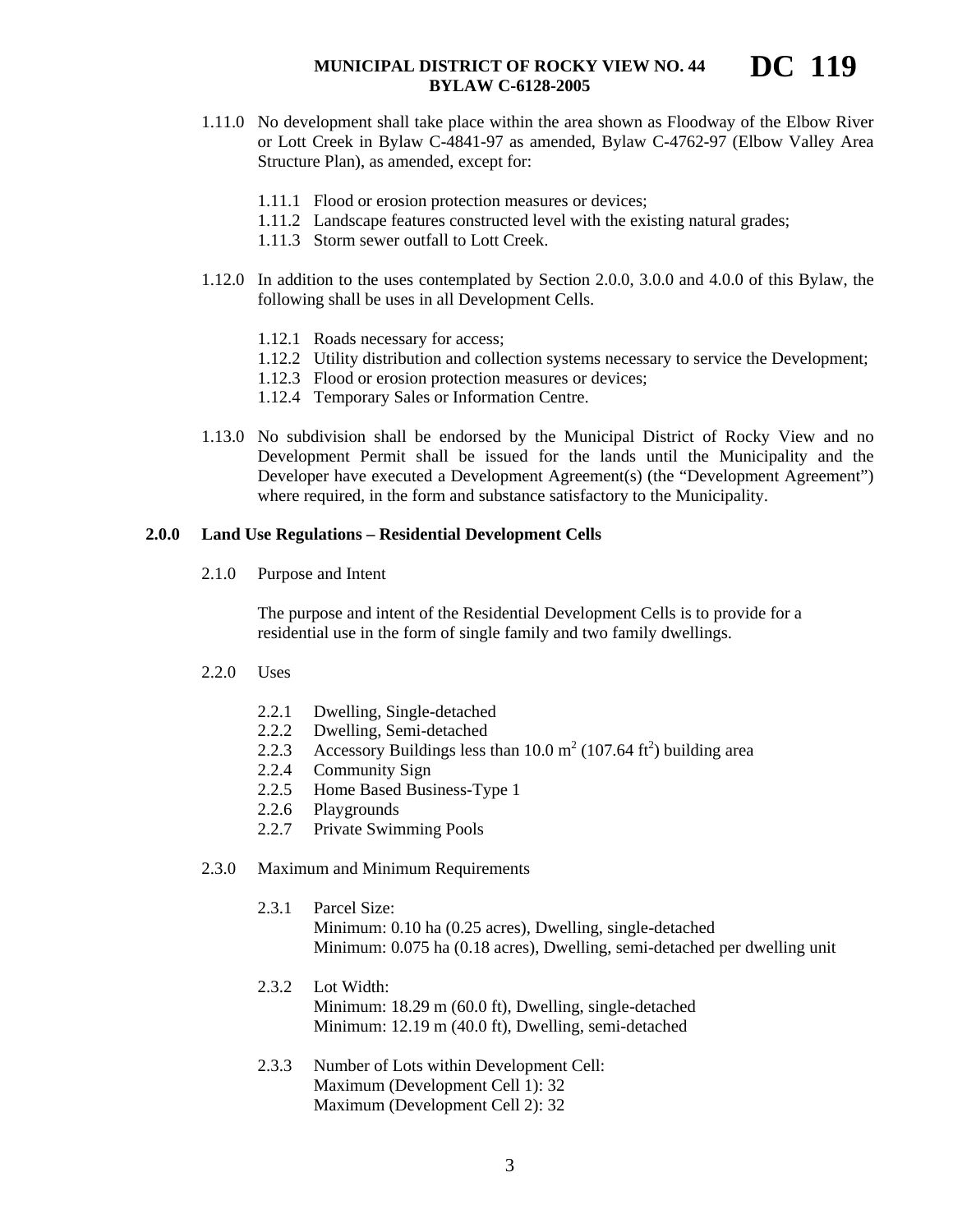**DC 119** 

Maximum (Development Cell 3): 24 Maximum (Development Cell 4): 20 Maximum (Development Cell 5): 20 Maximum (Development Cell 6): 8 Maximum (Development Cell 7): 8

- 2.3.4 Number of Dwelling Units: Maximum (All Development Cells): 150
- 2.3.5 Number of Dwelling Units per lot: Maximum: 1
- 2.3.6 Number of Dwelling, single-detached Units: Maximum (Development Cell 1): 25 Maximum (Development Cell 2): 25 Maximum (Development Cell 3): 20 Maximum (Development Cell 4): 16 Maximum (Development Cell 5): 12 Maximum (Development Cell 6): 4 Maximum (Development Cell 7): 4
- 2.3.7 Number of Dwelling, semi-detached Units: Maximum (Development Cell 1): 10 Maximum (Development Cell 2): 10 Maximum (Development Cell 3): 10 Maximum (Development Cell 4): 8 Maximum (Development Cell 5): 18 Maximum (Development Cell 6): 8 Maximum (Development Cell 7): 8
- 2.3.8 Number of Dwelling Units in a Multi-Dwelling Unit: Maximum: 2
- 2.3.9 Habitable floor area, excluding basement: Minimum:  $140 \text{ m}^2 (1507 \text{ ft}^2)$ , Dwelling, single-detached Minimum: 111 m<sup>2</sup> (1195 ft<sup>2</sup>), Dwelling, semi-detached
- 2.3.10 Height of Buildings: Maximum building height (principal building): 11.0 metres (36.09 ft) Maximum building height (accessory building): 3.0 metres (9.84 ft)
- 2.3.11 Off-Street Parking: Minimum: 2 per dwelling unit
- 2.3.12 Site Coverage Maximum Total Site Coverage (All Buildings): 35%

#### *Building Setbacks*

2.3.13 Yard, Front: Minimum: 3 m (9.84 ft), Dwelling, single-detached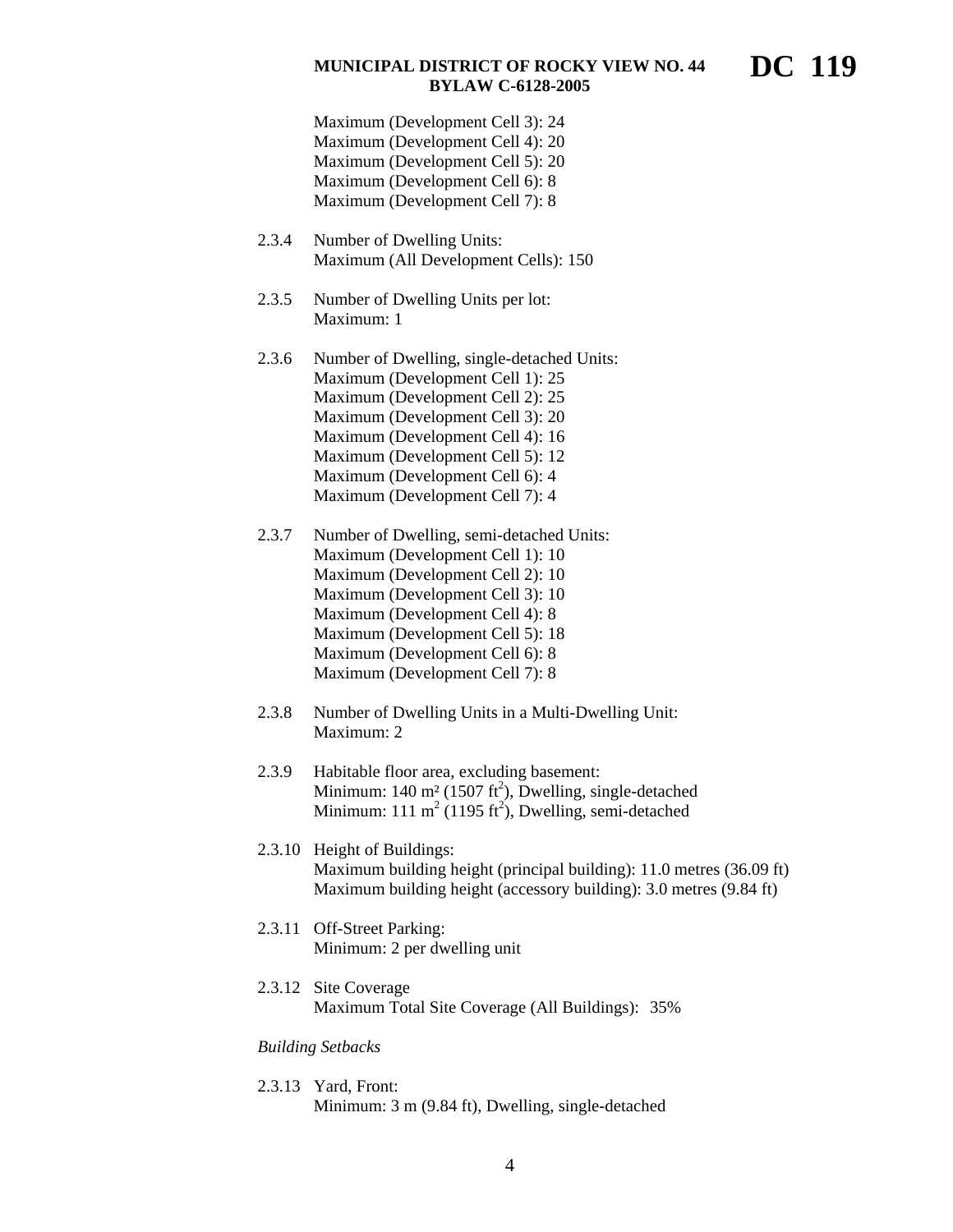**DC 119** 

Minimum: 3 m (9.84 ft), Dwelling, semi-detached

2.3.14 Yard, Side:

Minimum: 1.5 m (4.92 ft), Dwelling, single-detached Minimum: 1.5 m (4.92 ft), Dwelling, semi-detached Minimum: Zero setback where a fire separation is built on a bareland condominium unit property line which separates units within a semi-detached building. Minimum: 0.6 m (1.97 ft), Accessory Building

## 2.3.15 Yard, Rear:

Minimum: 7.5 m (24.61 ft), Dwelling, single-detached Minimum: 6.0 m (19.68 ft), Dwelling, semi-detached Minimum: 2.0 m (6.56ft), Accessory Buildings

- 2.4.0 Special Regulations
	- 2.4.1 There shall be a minimum of a 15 m (49.21 ft) setback for all buildings from the Flood Risk Area or Floodway of the Elbow River or Lott Creek.
	- 2.4.2 There shall be no side yard extensions into the defined minimum required setback. Section 38 of the Land Use Bylaw which provides for cantilever extensions is not applicable under this Direct Control District.
	- 2.4.3 The driveway connecting a garage (attached and/or detached) to a road shall be a minimum length of 6.5 meters (21.33 ft) when measured from the back of a curb or back of sidewalk.
	- 2.4.4 Accessory Buildings are not permitted within the Front Yard or Side Yard Setback of any Dwelling Unit.

## **3.0.0 Development Regulations**

- 3.1.0 No subdivision for residential lots shall be endorsed, and no Development or Building Permits shall be issued for any purpose, until:
	- 3.1.1 The Developer has entered into all necessary agreements, permits and licences from the Municipal District of Rocky View, Alberta Environment and Department of Fisheries and Oceans Canada for the restoration of Lott Creek and the removal of the Developable Lands from the Flood Risk Area of the Elbow River and Lott Creek. This requirement will be subject to development of the first phase within any Development Cell.
	- 3.1.2 The Developer has prepared a Construction Management Plan, including interim stormwater management measures, in form and substance satisfactory to the Municipality.
	- 3.1.3 The Developer has prepared and submitted a Stormwater Management Plan prepared by a qualified Professional Engineer licensed to practice in the Province of Alberta in a form and substance satisfactory to the Municipality and/or Alberta Environment.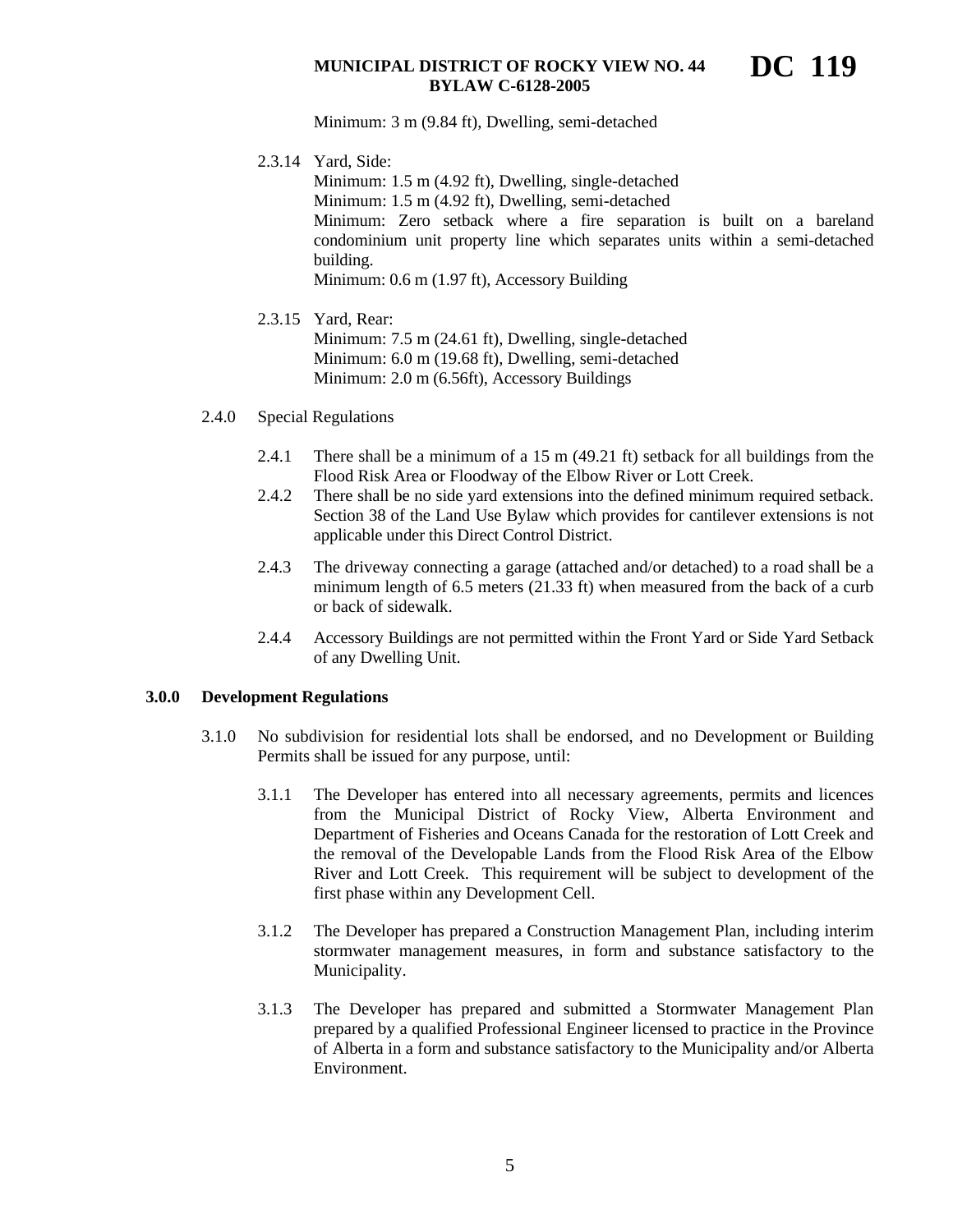- 3.1.4 A Historical Resources Impact Assessment prepared by the Developer has been submitted and is satisfactory in both form and substance to the Municipality and Alberta Community Development.
- 3.1.5 Confirmation of a wastewater collection, treatment, and disposal system in a form and substance satisfactory to the Municipality, and the developer has submitted all necessary agreements for servicing to the Municipality, with complete plans and specifications respecting the connections thereto, to the satisfaction of the Municipality and Alberta Environment.
- 3.1.6 Confirmation of a piped and treated water supply, licensed by the Province of Alberta, has been confirmed, in a form and substance satisfactory to the Municipality.
- 3.1.7 All necessary easements and rights-of-way related to the supply and distribution of power, water, gas and wastewater disposal have been approved by the Municipality.
- 3.2.0 Some or all of the Development Cells may be combined in a single Development Permit or Development Agreement, and the Development Permit or Development Agreement shall provide that:
	- 3.2.1 No stripping, excavation, or construction of any of the lands shall occur until an appropriate Letter(s) of Credit acceptable in form and substance has been deposited with the Municipality; and
	- 3.2.2 No occupancy of any dwelling unit shall occur until the construction of all roads and utilities required to serve the Residential Development Cells or portions of them, have been completed to specifications satisfactory to the Municipality.
- 3.3.0 Unless otherwise approved by the Municipality, private roads shall be constructed in accordance with geometric design guidelines and standards outlines in the Servicing Standards for Subdivision and Road Construction as approved by Council, as amended.
- 3.4.0 All Letters of Credit referred to in this Bylaw shall be calculated in accordance with current Municipal Policy and the estimate upon which the amount is to be based shall be certified by a qualified professional(s) or as determined by the Municipality.
- 3.5.0 Show homes may be considered by the Development Authority as a use on the lands for up to five residential dwelling units per Residential Development Cell prior to the endorsement of a plan of subdivision provided that conditional approval for subdivision has been granted by Council for that cell and a Development Agreement has been entered into. No occupancy of the said show homes shall occur until full municipal services (power, gas, sewer, water, telephone, etc.) are available to and immediately useable by residents of said dwellings and the plan of subdivision has been registered.
- 3.6.0 Pursuant to the issuance of Development Permits or Development Agreements for grading and stripping of necessary portions of the site under Section 3.3.0 of this Bylaw, no topsoil shall be exported from the lands, and topsoil and non-topsoil materials may be utilized for grading purposes for development within the lands.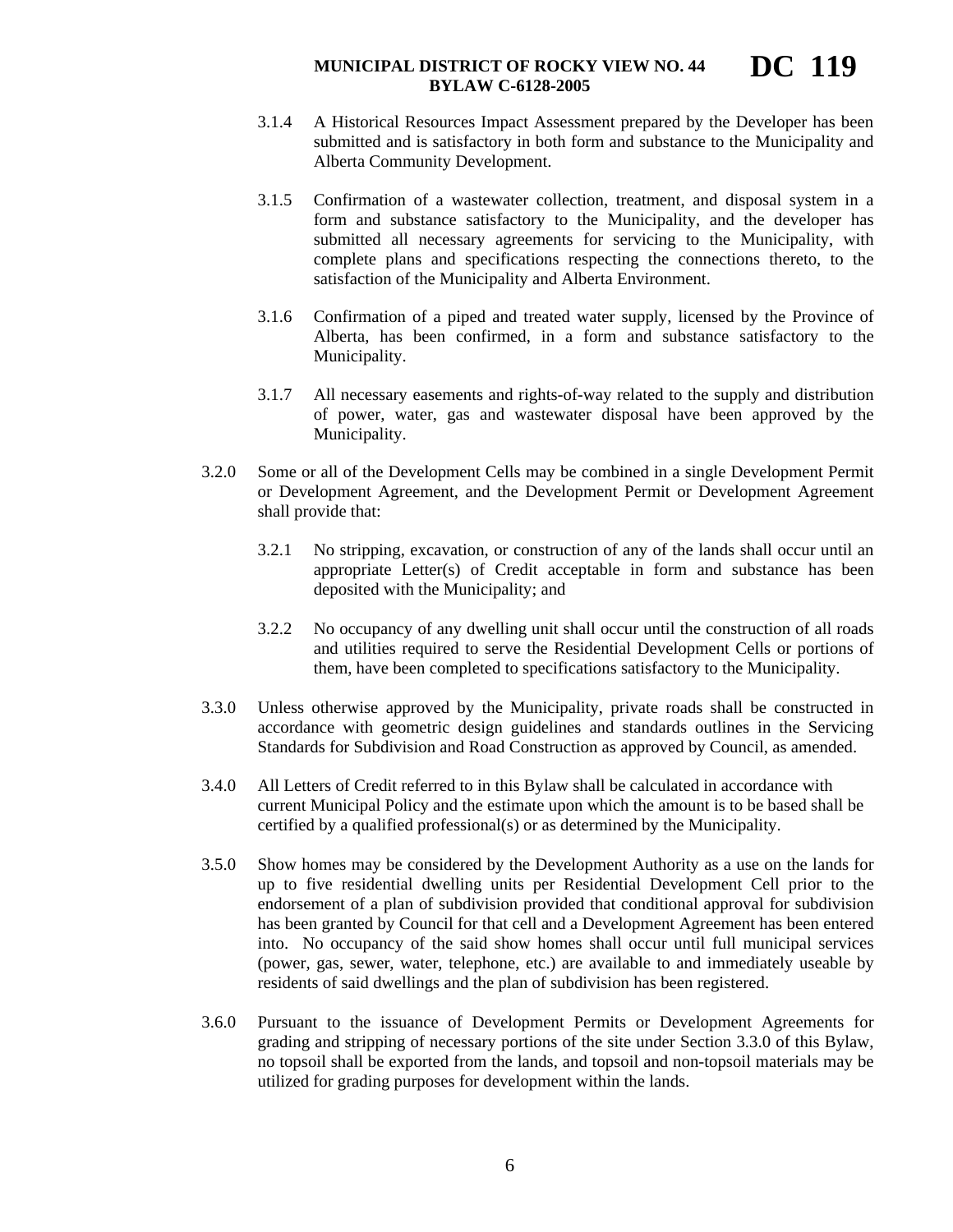3.7.0 A temporary sales or information centre may be considered by the Development Authority as a use on the lands, provided it is not located within the Floodway of the Elbow River or Lott Creek and shall require a Development Permit;

## **4.0.0 Definitions**

- 4.1.1 Unless otherwise defined in this bylaw all words and uses shall be defined as per Section 8 (Definitions) of Bylaw C-4841-97 as amended, or Bylaw C-4762-97, The Elbow Valley Area Structure Plan, as amended.
- 4.1.2 "Building" includes anything constructed or placed on, in, over or under land but does not include a highway, public roadway or utility;
- 4.1.3 "Building Scheme" for the purpose of this Bylaw means a scheme to be registered against title of the Developable Land pursuant to a Restrictive Covenant describing Architectural Controls pertaining to the Development thereof;
- 4.1.4 "Community Sign" means a sign displaying the name of the community or communities within Section 2-24-3-W5M;
- 4.1.5 "Construction Management Plan" means a program that details site management of all construction activity that may include, but is not limited to the management of construction debris and dust, site erosion, sedimentation control, noise control and traffic control;
- 4.1.6 "Developable Lands" means that portion of the Lands which is considered to be suitable for development and by the Council and is contained outside of the Floodway Limits of the Elbow River and Lott Creek and the development of which is not precluded by this Bylaw;
- 4.1.7 "Developer" means that party which owns or has a right to own all of the Lands excepting only any roadway plan therein;
- 4.1.8 "Development" means:
	- a) any excavation or stockpile and the creation of either of them, a building or an addition to, or replacement or repair of a building and the construction of placing in, on, over or under land of any of them;
	- b) a change of use of land or a building or an act done in relation to land or a building that results in or is likely to result in a change in the use of the land or Building; or
	- c) a change in the intensity of use of land or a building or an act done in relation to land or a building that results in or is likely to result in a change in the intensity of use of the land or building;
- 4.1.9 "Development Agreement" is an Agreement between the developer and the Municipality specifying development regulations, criteria or conditions necessary to ensure all developments and subdivisions on the land conform to municipal approvals;
- 4.1.10 "Development Cell" means an area of land that may contain a number of uses as defined in this Bylaw and which are numerically identified in Schedule "B";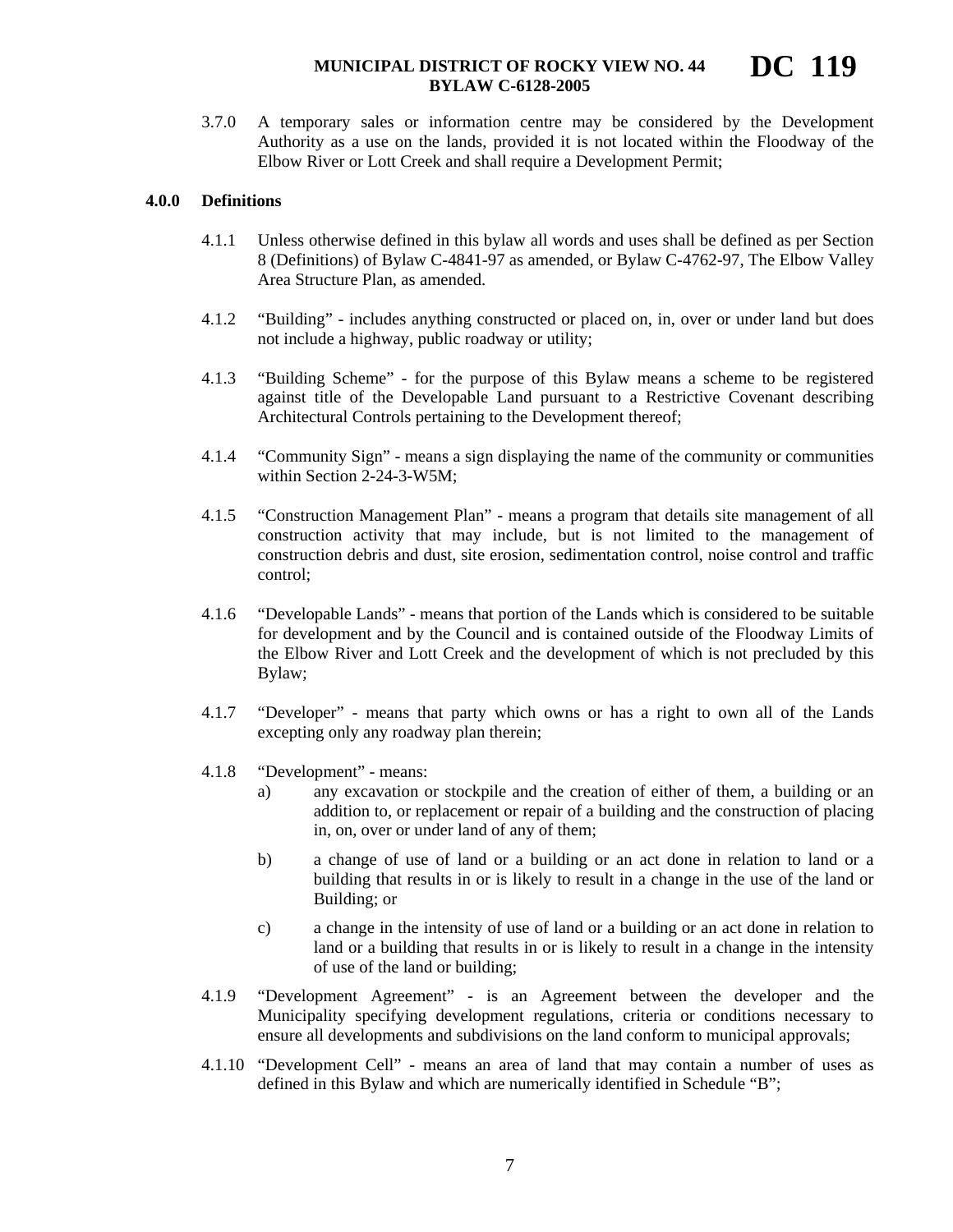- 4.1.11 "Letter of Credit" means an area of land that may contain a number of uses as defined in this Bylaw at the request of the developer naming the Municipality as the sole beneficiary thereof;
- 4.1.12 "Lot Width" is the measurement of a line drawn from the midpoint of one side property line to the midpoint of a second side property line;
- 4.1.13 "Residential Development Cells" means those Development Cells which shall be used exclusively for residential purposes and associated open space;
- 4.1.14 "Substantial Completion" means Construction Completion Certificates have been issued by the Municipality;
- 4.1.15 "Utilities" means water treatment and distribution and wastewater collection, treatment and disposal facilities, gas, electricity, cable and telephone transmission lines and related facilities and relevant appurtenances necessary to service the development cells or portions thereof in the area covered by the Bylaw. For the purpose of this Bylaw, a system utilizing sewage holding tanks is not considered a utility;

# **5.0.0 Implementation**

5.1.0 This Bylaw comes into effect upon the date of its third reading.

# **DIVISION: 3 File: 04605001/018/020/021/022/023/02 2004-RV-026**

First reading passed in open Council, assembled in the City of Calgary, in the Province of Alberta, on Tuesday, July 26, 2005, on a motion by Councillor Branson.

Second reading passed in open Council, assembled in the City of Calgary, in the Province of Alberta, on Tuesday, September 27, 2005, on a motion by Councillor Branson.

Third reading passed in open Council, assembled in the City of Calgary, in the Province of Alberta, on Tuesday, July 24, 2007, on a motion by Councillor Neustaedter.

REEVE OR DEPUTY REEVE MUNICIPAL SECRETARY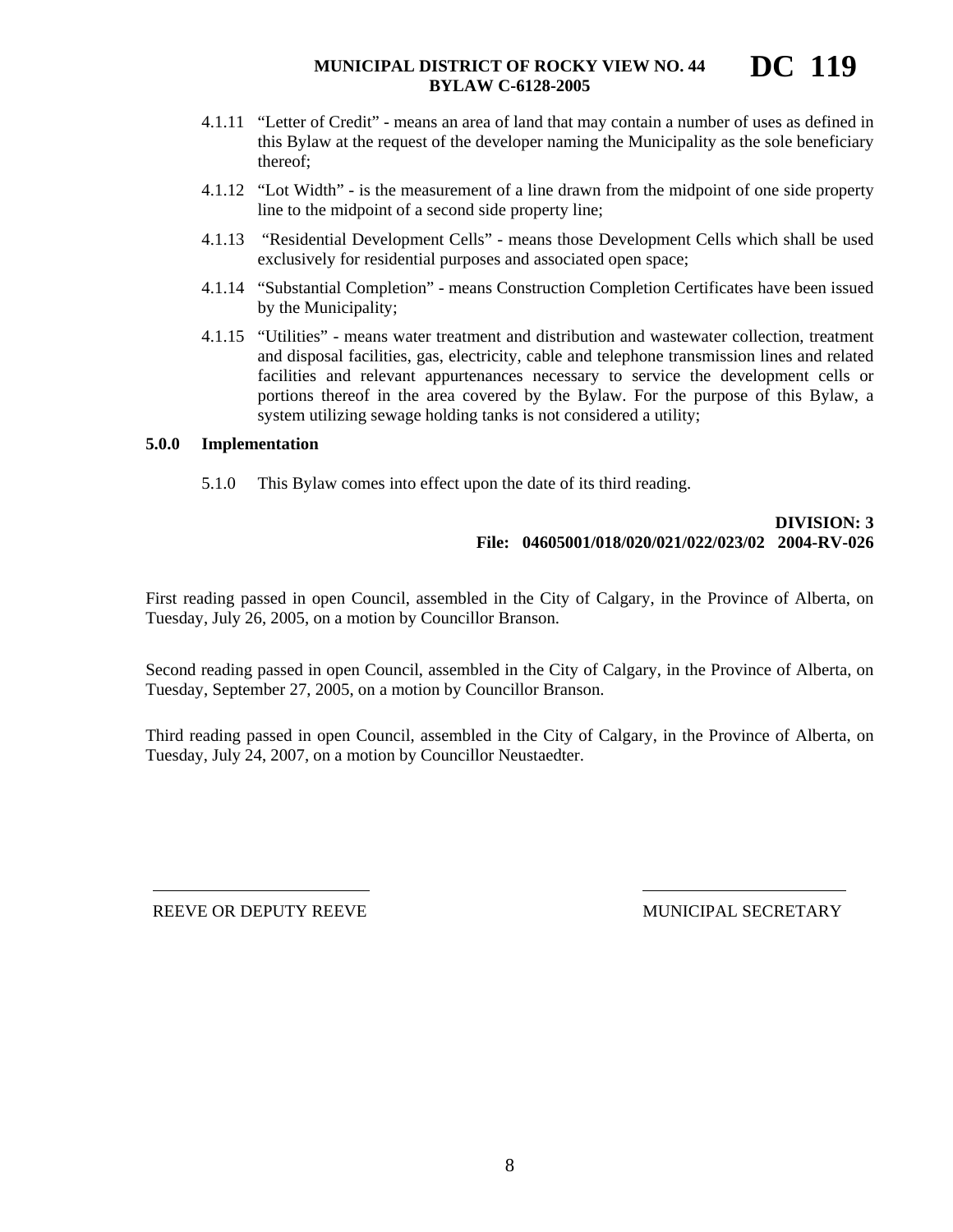